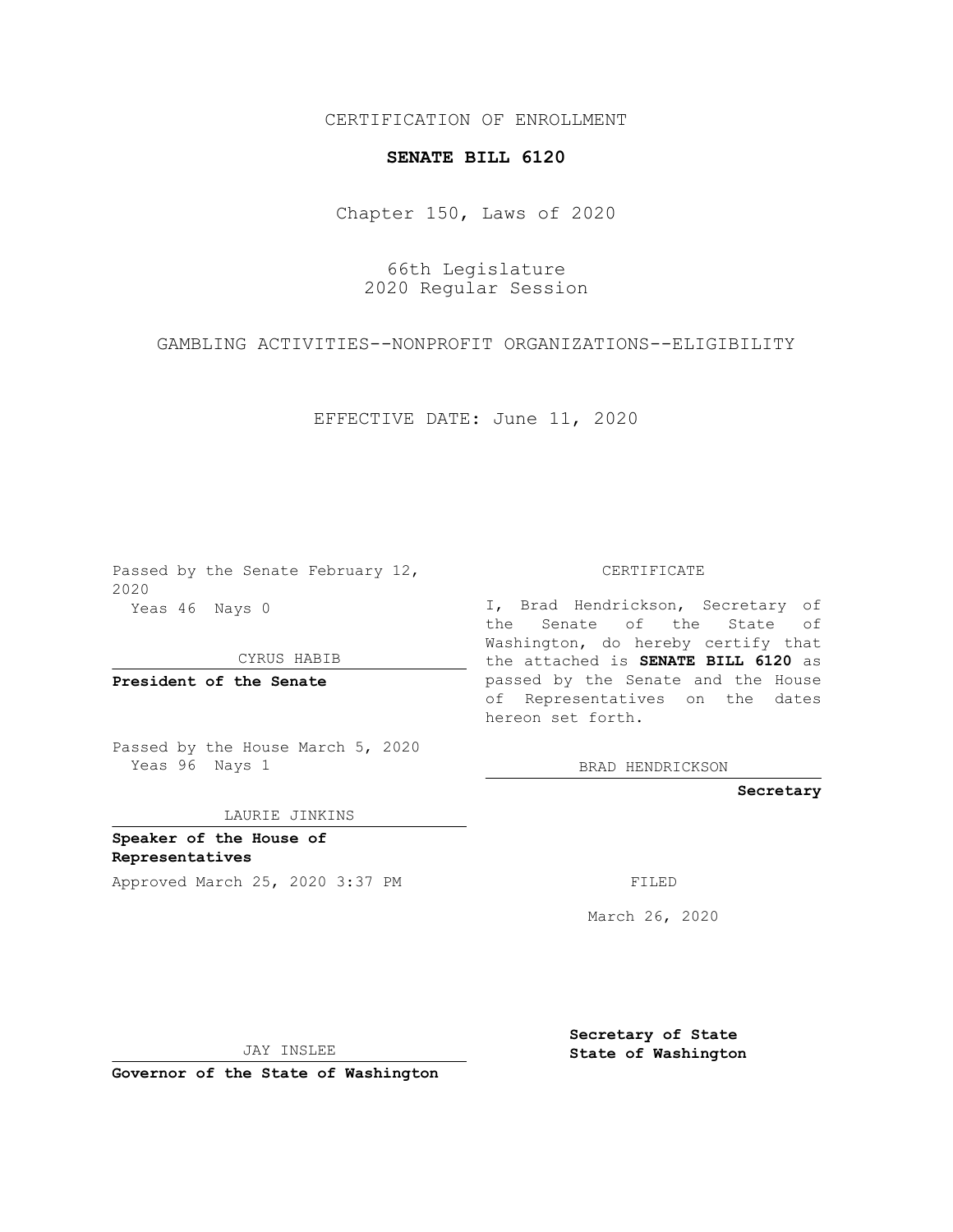## **SENATE BILL 6120**

Passed Legislature - 2020 Regular Session **State of Washington 66th Legislature 2020 Regular Session By** Senators Conway and King; by request of Gambling Commission Prefiled 12/27/19.

1 AN ACT Relating to amending types of nonprofit organizations 2 qualified to engage in gambling activities; and amending RCW 9.46.0209.3

4 BE IT ENACTED BY THE LEGISLATURE OF THE STATE OF WASHINGTON:

5 **Sec. 1.** RCW 9.46.0209 and 2017 c 133 s 1 are each amended to read as follows:6

7 (1)(a) "Bona fide charitable or nonprofit organization," as used 8 in this chapter, means:

 (i) Any organization duly existing under the provisions of chapter 24.12, 24.20, or 24.28 RCW, any agricultural fair authorized under the provisions of chapters 15.76 or 36.37 RCW, or any nonprofit 12 corporation duly existing under the provisions of chapter 19.09 or 24.03 RCW for charitable, benevolent, eleemosynary, educational, civic, patriotic, political, religious, scientific, social, 15 fraternal, athletic, or agricultural purposes only, or any nonprofit organization, whether incorporated or otherwise, when found by the commission to be organized and operating for one or more of the aforesaid purposes only, all of which in the opinion of the commission have been organized and are operated primarily for purposes other than the operation of gambling activities authorized 21 under this chapter; or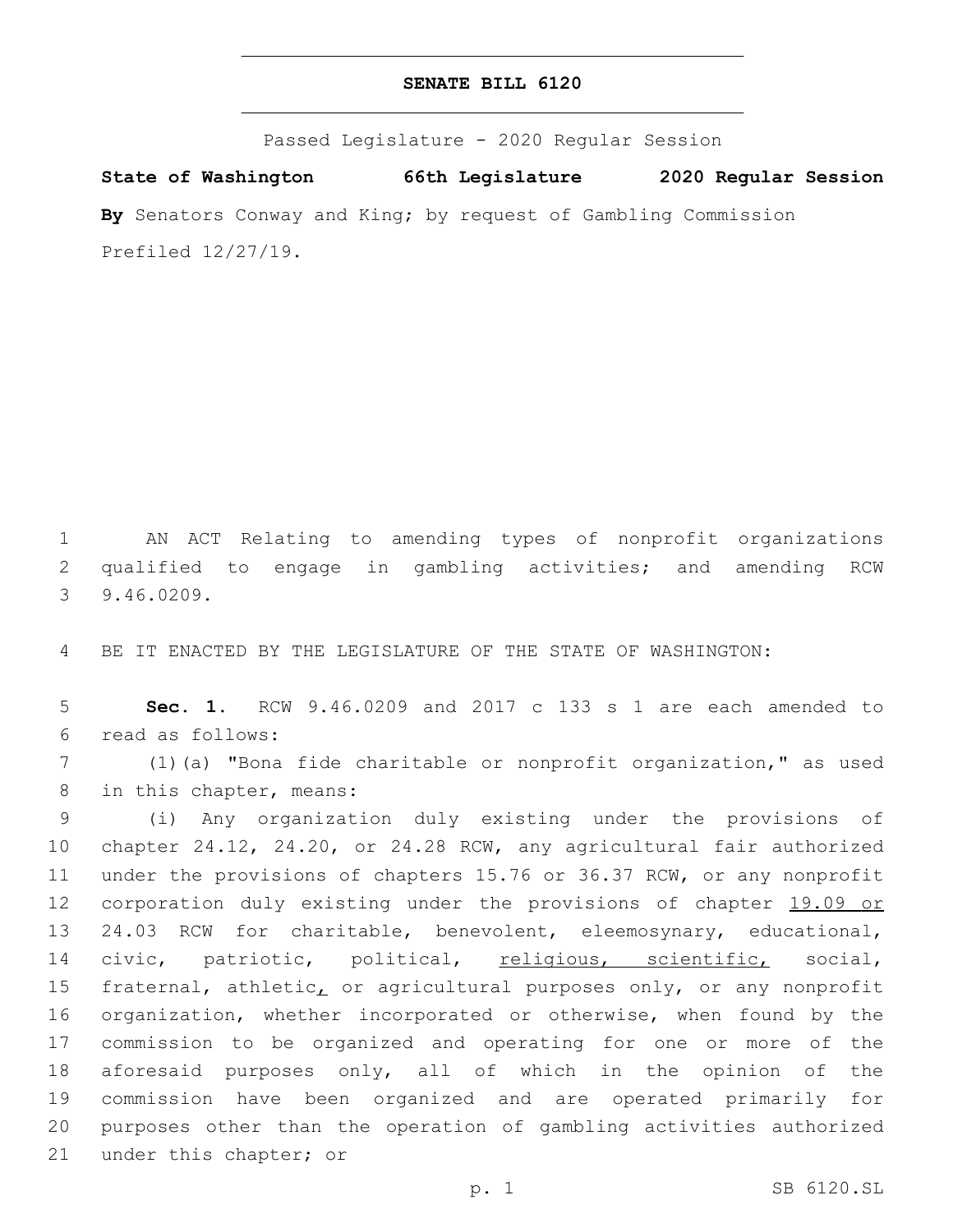(ii) Any corporation which has been incorporated under Title 36 U.S.C. and whose principal purposes are to furnish volunteer aid to members of the armed forces of the United States and also to carry on a system of national and international relief and to apply the same in mitigating the sufferings caused by pestilence, famine, fire, floods, and other national calamities and to devise and carry on 7 measures for preventing the same.

(b) An organization defined under (a) of this subsection must:

 (i) Have been organized and continuously operating for at least twelve calendar months immediately preceding making application for any license to operate a gambling activity, or the operation of any gambling activity authorized by this chapter for which no license is 13 required; and

 (ii) Demonstrate to the commission that it has made significant progress toward the accomplishment of the purposes of the organization during the twelve consecutive month period preceding the date of application for a license or license renewal. The fact that contributions to an organization do not qualify for charitable contribution deduction purposes or that the organization is not otherwise exempt from payment of federal income taxes pursuant to the internal revenue code of 1954, as amended, shall constitute prima facie evidence that the organization is not a bona fide charitable or nonprofit organization for the purposes of this section.

 (c) Any person, association or organization which pays its employees, including members, compensation other than is reasonable therefor under the local prevailing wage scale shall be deemed paying compensation based in part or whole upon receipts relating to gambling activities authorized under this chapter and shall not be a bona fide charitable or nonprofit organization for the purposes of 30 this chapter.

 (2) For the purposes of RCW 9.46.0315 and 9.46.110, a bona fide 32 nonprofit organization ((also)) can be licensed by the commission and includes:33

 (a) A credit union organized and operating under state or federal law. All revenue less prizes and expenses received from raffles conducted by credit unions must be devoted to purposes authorized under this section for charitable and nonprofit organizations; and

(b) A group of executive branch state employees that: